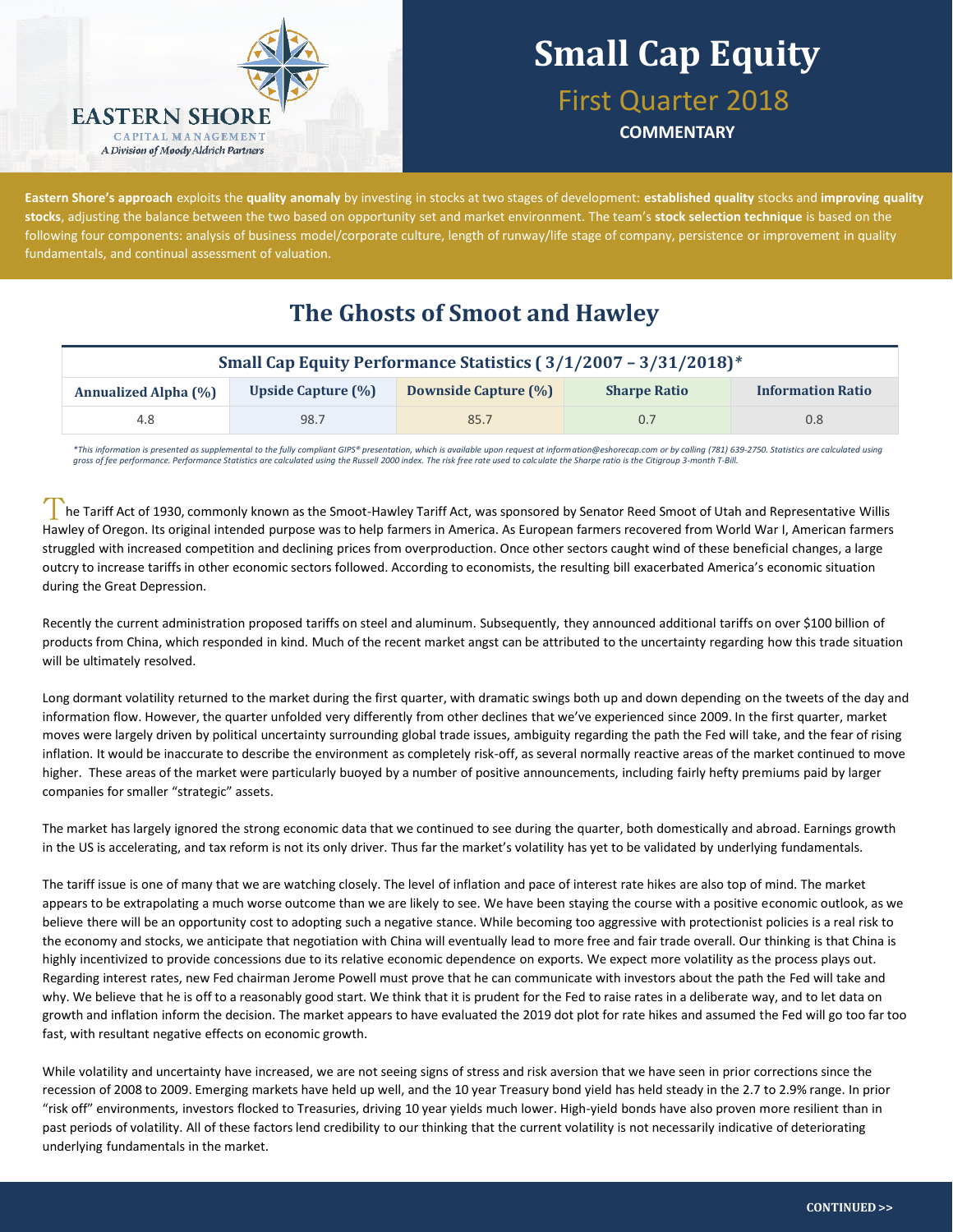

## First Quarter 2018

**COMMENTARY**

| Performance Summary (as of 3/31/2018) |             |               |                 |                   |                  |                                                            |  |
|---------------------------------------|-------------|---------------|-----------------|-------------------|------------------|------------------------------------------------------------|--|
|                                       | Q1 2018 (%) | 1 Year<br>(%) | 3 Year**<br>(%) | $5$ Year**<br>(%) | 10 Year**<br>(%) | <b>Since</b><br><b>Inception</b><br>$(3/1/2007)$ **<br>(%) |  |
| <b>ESCM Small Cap Equity (Gross)</b>  | $-2.1$      | 10.9          | 9.5             | 13.3              | 12.8             | 11.8                                                       |  |
| <b>ESCM Small Cap Equity (Net)</b>    | $-2.2$      | 10.5          | 9.0             | 12.9              | 12.0             | 11.1                                                       |  |
| <b>Russell 2000</b>                   | $-0.1$      | 11.8          | 8.4             | 11.5              | 9.8              | 7.6                                                        |  |

*\*\*Performance periods greater than one year are annualized.*

#### **First quarter 2018 results**

During the first quarter of 2018, the Eastern Shore Small Cap Equity Composite delivered a return of -2.1% gross of fees, underperforming the Russell 2000's -0.1% return.

The first quarter was rather unusual in that the lowest ROE companies strongly outperformed during a period when the largest small caps also outperformed. While higher ROE small companies generally tend to have higher market caps, this is not always the case – as was demonstrated in the first quarter's results.

As mentioned earlier, continued strong results and high premium takeovers bolstered areas of the market that normally would experience trouble during periods of volatility, specifically high momentum stocks in Health Care and Technology that are not yet profitable. One of the Russell 2000's highest returning companies for the quarter, Nektar Therapeutics (NKTR), is emblematic of this phenomenon. The company's stock price rose approximately 78% in the first quarter, ending with a market capitalization of approximately \$15 billion. Its weight in the benchmark increased to over 75 basis points by the end of the quarter, so not holding it in the strategy exerted a meaningful impact on relative returns.

Due to the quality orientation of our process, Eastern Shore's strategies are consistently biased towards higher earning, higher ROE companies. Lossmaking companies in the Russell 2000 returned 3.5% for the quarter compared to profitable companies, which declined -1.3%. Many of the loss-making companies that performed well were in the software and biopharma industries, areas where the strategy is currently underweight.

From an ROE perspective, companies with negative or zero ROEs performed the most strongly, returning 3.2% while the top ROE quintile in the index returned -1.1%. This is not an optimal environment for quality fundamental investors like Eastern Shore, but we recognize that periods of low-quality dominance such as this tend to be short-lived and we will continue to adhere to the process that has contributed to our strategies' outperformance over the long term.

The strongest sector contributors to the Small Cap Equity strategy's relative performance during the quarter were Materials and Technology. Within the Materials sector, the strategy benefitted from its exposure to semiconductor-related firm Cabot Microelectronics (CCMP), which generated a return of over 14% for the quarter. Other notable performers in this sector included air conditioning and heating manufacturer AAON, Inc. (AAON) and specialty chemical/carbon materials producer Ingevity Corp. (NGVT).

Within Technology, strong stock selection among semiconductor companies was the main driver of outperformance. Standouts in this regard included semiconductor production materials manufacturer Entegris, Inc. (ENTG) and semiconductor solutions provider Microsemi Corp. (MSCC), which announced in early March that it was being acquired by a larger competitor. As we have mentioned in the past, the quality of the businesses we invest in often attracts the attention of larger competitors and strategic buyers. Since inception an average of six holdings have been acquired out of the Small Cap Equity strategy per year; Microsemi was one of three strategy holdings that announced they were being acquired during the first quarter.

Sector detractors for the quarter included Health Care and Consumer Discretionary. Within Health Care, underperformance was largely driven by stockspecific developments experienced by a few holdings rather than industry allocation. Housing-related holdings in Consumer Discretionary detracted from the strategy's relative return during the first quarter after having strongly outperformed in the fourth quarter of 2017. Our outlook on housing remains positive given the strength of recently released data related to this area.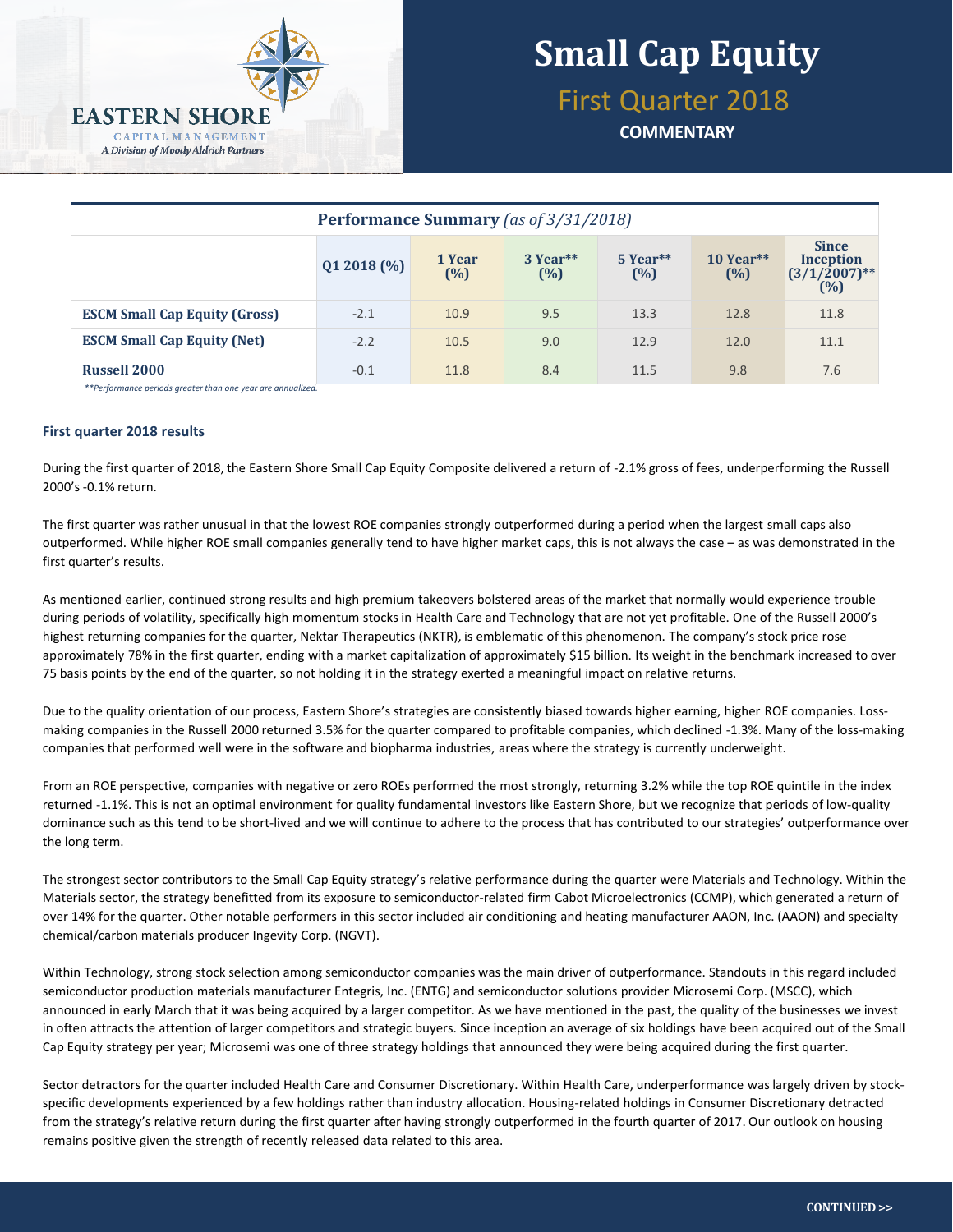

## First Quarter 2018

**COMMENTARY**

| Q1 Top 5 Contributors <sup>†</sup> |      |                                        | Q1 Top 5 Detractors <sup>†</sup>                                 |  |  |  |
|------------------------------------|------|----------------------------------------|------------------------------------------------------------------|--|--|--|
| <b>Security</b>                    | (%)  | <b>Avg. Weight Contribution</b><br>(%) | <b>Avg. Weight Contribution</b><br><b>Security</b><br>(%)<br>(%) |  |  |  |
| Juno Therapeutics, Inc. (JUNO)     | 0.11 | 0.33                                   | American Woodmark Corporation (AMWD)<br>2.38<br>$-0.46$          |  |  |  |
| Entegris, Inc. (ENTG)              | 2.09 | 0.29                                   | Heartland Express, Inc. (HTLD)<br>$-0.34$<br>1.37                |  |  |  |
| Microsemi Corporation (MSCC)       | 0.78 | 0.29                                   | 0.99<br>$-0.33$<br>RPC, Inc. (RES)                               |  |  |  |
| Pegasystems Inc. (PEGA)            | 1.25 | 0.29                                   | Portola Pharmaceuticals, Inc. (PTLA)<br>$-0.33$<br>0.89          |  |  |  |
| 8x8, Inc. (EGHT)                   | 1.05 | 0.23                                   | LCI Industries (LCII)<br>$-0.26$<br>1.31                         |  |  |  |

#### **Outlook**

While we cannot accurately predict the outcome of trade policies or the course the Fed will take in coming quarters, we are confident that the US economy is on solid footing based on recent data points and conversations with many companies. Recent ISM manufacturing and service PMI readings in the high 50s indicate solid economic expansion. Fourth quarter earnings were strong, with solid double-digit projections for earnings growth this year as well as robust sales growth. Inflation, which is increasing, is indicative of a good economy and remains within the Fed's desired range. Employment statistics are at or near all-time highs and wage growth is picking up. We anticipate that the economy could grow 2.5-3% this year. Global PMIs remain solid as well, reaffirming the validity of the theme of global synchronized growth.

Some valuations have become more attractive following recent volatility, and increased earnings in coming quarters could provide additional support. We would like to see the market focus more strongly on fundamentals as we enter the first quarter earnings season in a few weeks.

We remain mindful of the many risks that this environment presents: trade policy, interest rates and political uncertainty will continue to influence market performance throughout the year. Nonetheless, small caps are well positioned to deliver strong returns if the economy continues on its current path and trade issues with China and the renegotiation of NAFTA are resolved favorably.

Recent volatility has provided us with opportunities to purchase outstanding businesses at more reasonable prices. We will continue to focus on identifying robust business models led by skilled capital allocators trading at compelling valuations, as our emphasis on these characteristics has driven the strategy's outperformance through both up and down market since its inception. We appreciate your interest in Eastern Shore and welcome your questions and feedback.



**Robert Barringer, CFA CIO, Partner, & Portfolio Manager**



**James O'Brien, CFA Partner & Portfolio Manager**

**Phone** (781) 639-2750



**Sarah Westwood, CFA, CMT Partner & Portfolio Manager**

#### **OFFICE CONTACT**





**Fax** (781) 639-2751

**CONTINUED >>**